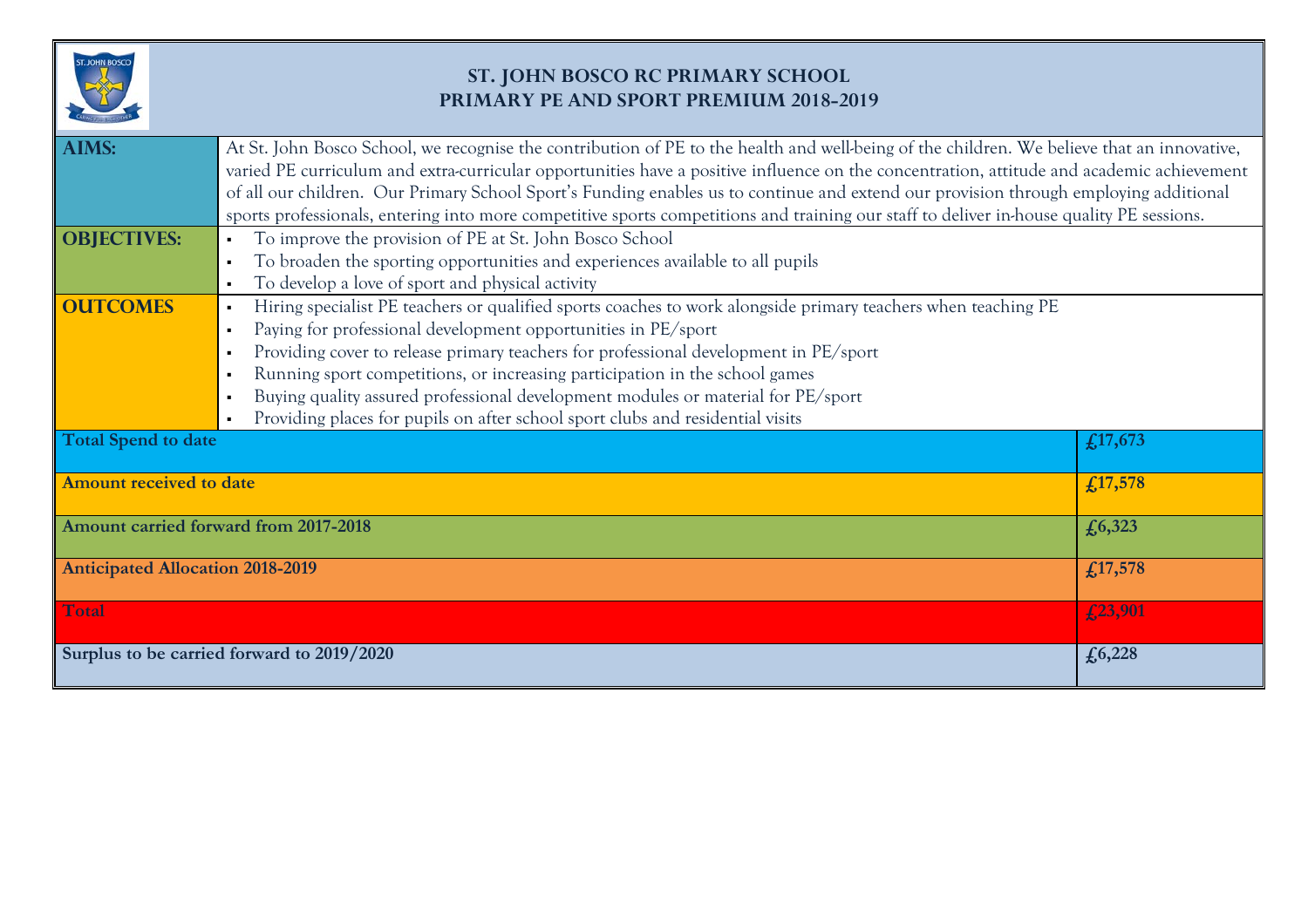| <b>Key Indicator 1</b>                                                                                                                                                                                   |                                                                                                                                                                                                                                                                                                           |                       |                                                                                                                                                                                                                                                                                       |                                                                                                                                                                                                                                                                                                              | <b>Percentage of Total</b><br><b>Allocation:</b>                                                                                                                                                                                |
|----------------------------------------------------------------------------------------------------------------------------------------------------------------------------------------------------------|-----------------------------------------------------------------------------------------------------------------------------------------------------------------------------------------------------------------------------------------------------------------------------------------------------------|-----------------------|---------------------------------------------------------------------------------------------------------------------------------------------------------------------------------------------------------------------------------------------------------------------------------------|--------------------------------------------------------------------------------------------------------------------------------------------------------------------------------------------------------------------------------------------------------------------------------------------------------------|---------------------------------------------------------------------------------------------------------------------------------------------------------------------------------------------------------------------------------|
| The engagement of all pupils in regular physical activity<br>Chief Medical Officer guidelines recommend that primary school children undertake at least 30 minutes of physical activity a day in school. |                                                                                                                                                                                                                                                                                                           |                       |                                                                                                                                                                                                                                                                                       | 19%                                                                                                                                                                                                                                                                                                          |                                                                                                                                                                                                                                 |
| <b>INTENTION</b>                                                                                                                                                                                         | <b>IMPLEMENTATION</b>                                                                                                                                                                                                                                                                                     |                       | <b>IMPACT</b>                                                                                                                                                                                                                                                                         |                                                                                                                                                                                                                                                                                                              |                                                                                                                                                                                                                                 |
| <b>School Focus with clarity</b><br>on intended impact on<br>pupils:                                                                                                                                     | <b>Actions to Achieve:</b>                                                                                                                                                                                                                                                                                | Funding<br>Allocated: | <b>Evidence and Impact:</b>                                                                                                                                                                                                                                                           | Sustainability and suggested next steps:                                                                                                                                                                                                                                                                     |                                                                                                                                                                                                                                 |
| <b>Breakfast Club</b><br>Provision of a healthy start to<br>the school day with access to<br>breakfast followed by fun<br>fitness sporting activities led<br>by a specialist sports coach.               | An hour of Fun Fitness Sports Coaching<br>for all Breakfast Club attendees.<br>• Children from Reception to Year 6<br>participate together encouraging team<br>work.<br>• Children access a healthy start to the<br>school day.<br>• Children are in school and ready for the<br>start of the school day. | £2,880                | · Pupils have a positive, healthy start to<br>the school day and improved<br>concentration in class is evident.<br>• Pupils are inspired to participate in a<br>variety of sporting activities.<br>• Development of cooperation and<br>working together in groups is evident.         | Sports Premium or school budget.<br>• Continue to increase participation in sport<br>in sport.<br>• Encourage team work - Reception to Year 6<br>participating together during Breakfast Club.<br>Club.                                                                                                      | • To continue to provide a healthy start to the school<br>day by subsidising the cost of the sports coach from<br>• Continue to build confidence through participation<br>· Identify Change 4 Life children to attend Breakfast |
| Play Leaders (Lunchtime)<br>Play Leaders from upper KS2<br>work with the specialist<br>sports coach to organise fun<br>activities for younger pupils<br>over lunchtime.                                  | • Participation of all Year Groups in<br>physical activities led by Sports Coach and<br>Play Leaders during lunchtimes.<br>• Ensure there is a wide variety of play<br>equipment which is in good, working<br>condition.<br>· Purchase Hi-Viz Playground Buddy vests                                      | £352.50<br>£,142.50   | • Opportunities for pupils in upper KS2<br>to lead younger pupils in organised<br>lunchtime activities.<br>• Children have increased responsibilities<br>with regards to the organisation of<br>events and this results in increased<br>confidence and self-esteem amongst<br>pupils. | • Ongoing training of Play Leaders year on year will<br>continue.<br>• Sports Coach will continue to be funded through<br>Sports Premium or school budget during lunchtimes.<br>· Equipment will be audited by the Sports Coach and<br>PE Subject Leader and any faulty items replaced on a<br>termly basis. |                                                                                                                                                                                                                                 |
| Daily Mile<br>Fully inclusive participation<br>in a fun and healthy daily<br>event.                                                                                                                      | • Participation of the whole school in the<br>Daily Mile regardless of age or ability.<br>· Make children aware of their own health<br>and the need to take responsibility for it<br>by improving fitness and achieving a<br>healthy weight.                                                              | £715                  | · Pupils return to class ready to learn.<br>• They have fun in the fresh air with their<br>friends.<br>• Participation is fully inclusive of all<br>pupils.<br>Gross and fine motor skills are<br>developed.<br>· Improved confidence and self esteem.                                | · Participation is now embedded into the school day<br>and everyone participates.<br>· Sports Coach oversees participation and will<br>continue to be funded through Sports Premium or<br>school budget.<br>· The Daily Mile will continue regardless of access to<br>funding.                               |                                                                                                                                                                                                                                 |
| <b>Key Indicator 2</b>                                                                                                                                                                                   |                                                                                                                                                                                                                                                                                                           |                       |                                                                                                                                                                                                                                                                                       |                                                                                                                                                                                                                                                                                                              | Percentage of Total<br><b>Allocation:</b>                                                                                                                                                                                       |
|                                                                                                                                                                                                          | The profile of PESSPA being raised across the school as a tool for whole school improvement:                                                                                                                                                                                                              |                       |                                                                                                                                                                                                                                                                                       |                                                                                                                                                                                                                                                                                                              | $1\%$                                                                                                                                                                                                                           |
| <b>INTENTION</b>                                                                                                                                                                                         | <b>IMPLEMENTATION</b>                                                                                                                                                                                                                                                                                     |                       | <b>IMPACT</b>                                                                                                                                                                                                                                                                         |                                                                                                                                                                                                                                                                                                              |                                                                                                                                                                                                                                 |
| School Focus with clarity<br>on intended impact on<br>pupils:                                                                                                                                            | <b>Actions to Achieve:</b>                                                                                                                                                                                                                                                                                | Funding<br>Allocated: | <b>Evidence and Impact:</b>                                                                                                                                                                                                                                                           | Sustainability and suggested next steps:                                                                                                                                                                                                                                                                     |                                                                                                                                                                                                                                 |
| <b>AFPE Membership</b><br>Access to up to date<br>information on Physical<br>Education, School Sport and<br>Physical Activity                                                                            | • To access specialist information and<br>expertise.<br>• To keep up to date with the latest<br>developments.                                                                                                                                                                                             | £,156                 | • PE Subject Leader is able to keep up to<br>date and disseminate information as<br>appropriate;<br>• Staff are kept well informed and are able<br>to access specialist information.                                                                                                  |                                                                                                                                                                                                                                                                                                              | • Membership will be renewed annually regardless of<br>available Sports Grant Funding to enable continuity<br>of access to specialist information and expertise.                                                                |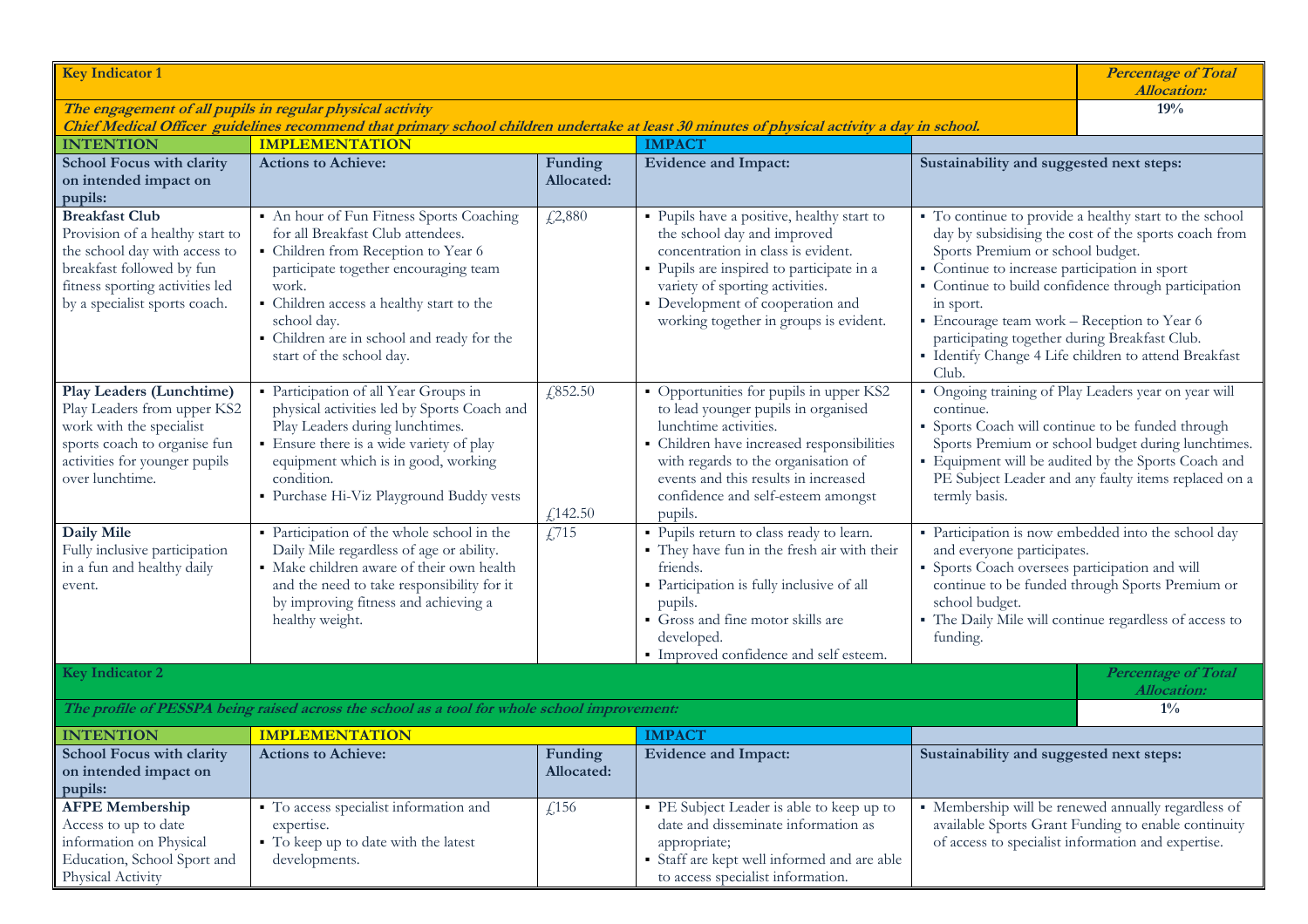| <b>Key Indicator 3</b>                                                            |                                                                                                                                                                                                                                                       |                       |                                                                                                                                                                                                                                                                                                                                                                                                                                                                     |                                                                                                                                                                                                                                                                                                 | <b>Percentage of Total</b><br><b>Allocation:</b>                                                           |
|-----------------------------------------------------------------------------------|-------------------------------------------------------------------------------------------------------------------------------------------------------------------------------------------------------------------------------------------------------|-----------------------|---------------------------------------------------------------------------------------------------------------------------------------------------------------------------------------------------------------------------------------------------------------------------------------------------------------------------------------------------------------------------------------------------------------------------------------------------------------------|-------------------------------------------------------------------------------------------------------------------------------------------------------------------------------------------------------------------------------------------------------------------------------------------------|------------------------------------------------------------------------------------------------------------|
| Increased confidence, knowledge and skills of all staff in teaching PE and sport: |                                                                                                                                                                                                                                                       |                       |                                                                                                                                                                                                                                                                                                                                                                                                                                                                     |                                                                                                                                                                                                                                                                                                 | 6%                                                                                                         |
| <b>INTENTION</b>                                                                  | <b>IMPLEMENTATION</b>                                                                                                                                                                                                                                 |                       | <b>IMPACT</b>                                                                                                                                                                                                                                                                                                                                                                                                                                                       |                                                                                                                                                                                                                                                                                                 |                                                                                                            |
| <b>School Focus with clarity</b><br>on intended impact on<br>pupils:              | <b>Actions to Achieve:</b>                                                                                                                                                                                                                            | Funding<br>Allocated: | <b>Evidence and Impact:</b>                                                                                                                                                                                                                                                                                                                                                                                                                                         | Sustainability and suggested next steps:                                                                                                                                                                                                                                                        |                                                                                                            |
| <b>Professional Development</b><br><b>Opportunities/Training</b>                  | • CPD to enable staff to deliver high quality<br>PE<br>• CPD First Aid to ensure adequate cover<br>particularly during sporting activities and<br>events.<br>• Football coach to complete FA accredited<br>referee course.                            | £,560                 | • High quality PE sessions for all pupils<br>regardless of ability<br>• Ability to coordinate in school and out<br>of school competitions<br>• Develop in house training for others<br>• All teaching staff and support staff are<br>now qualified first aiders ensuring<br>adequate cover at all events both in<br>school and outside of school.<br>· Football coach is fully qualified referee.                                                                   | • Continue to access training to enable staff to increase<br>development of school PE curriculum<br>• Access more opportunities for all pupils to<br>participate in sport regardless of level of ability<br>· Ensure timely renewal of First Aid refresher training<br>for all staff.           |                                                                                                            |
| <b>SLA</b><br>St. Anthony's Academy                                               | • Participation in Deanery competitions<br>(Football, Key Steps Gymnastics, Tennis,<br>Teddy Bear Olympics)<br>• CPD opportunities for staff<br>• Opportunity for staff to liaise with staff<br>from other schools to share information<br>and ideas. | $\sqrt{.500}$         | · Opportunities to compete with other<br>Deanery schools in a variety of fun<br>competitions.<br>· Increased participation in sport.<br>· Staff disseminate information and ideas<br>through staff development meetings.<br>· PE Lead from St. Anthony's provides<br>CPD in school for all staff.                                                                                                                                                                   | • Continue to allocate SLA cost within Sports<br>Premium or school budget.<br>• Continue to access new CPD through PE Lead.<br>• Investigate organising competitions with local<br>allow for cost of transport to events.                                                                       | schools to increase participation and reduce costs<br>ensuring sustainability should budget allocation not |
| <b>Key Indicator 4</b>                                                            |                                                                                                                                                                                                                                                       |                       |                                                                                                                                                                                                                                                                                                                                                                                                                                                                     |                                                                                                                                                                                                                                                                                                 | <b>Percentage of Total</b>                                                                                 |
|                                                                                   | Broader experience of a range of sports and activities offered to all pupils:                                                                                                                                                                         |                       |                                                                                                                                                                                                                                                                                                                                                                                                                                                                     |                                                                                                                                                                                                                                                                                                 | <b>Allocation:</b><br>44%                                                                                  |
| <b>INTENTION</b>                                                                  | <b>IMPLEMENTATION</b>                                                                                                                                                                                                                                 |                       | <b>IMPACT</b>                                                                                                                                                                                                                                                                                                                                                                                                                                                       |                                                                                                                                                                                                                                                                                                 |                                                                                                            |
| <b>School Focus with clarity</b><br>on intended impact on<br>pupils:              | <b>Actions to Achieve:</b>                                                                                                                                                                                                                            | Funding<br>Allocated: | <b>Evidence and Impact:</b>                                                                                                                                                                                                                                                                                                                                                                                                                                         | Sustainability and suggested next steps:                                                                                                                                                                                                                                                        |                                                                                                            |
| <b>After School Sports Clubs</b>                                                  | Provide opportunities for pupils from<br>Reception to Year 6 to participate in a sport<br>or physical activity at an after school club.<br>· Multi Sports<br>• Football<br><b>Little Kickers</b><br>• Street Dance                                    | £3,434                | · Pupils have the opportunity to<br>develop skills in sport and physical<br>activity.<br>· Pupils can participate in an activity<br>they may not normally have the<br>chance to experience.<br>• Pupils develop a love of sport and<br>physical activity.<br>• Pupils from a range of year groups<br>attend together providing the<br>opportunity for team work, new<br>friendships and experiences.<br>• All clubs have a high uptake with most<br>oversubscribed. | After school clubs will continue to be offered.<br>· In oversubscribed clubs, alternative opportunities<br>will be provided wherever possible.<br>· Investigate possibility of extending the range of<br>physical after school clubs, particularly during<br>summer months. Change Half Termly. |                                                                                                            |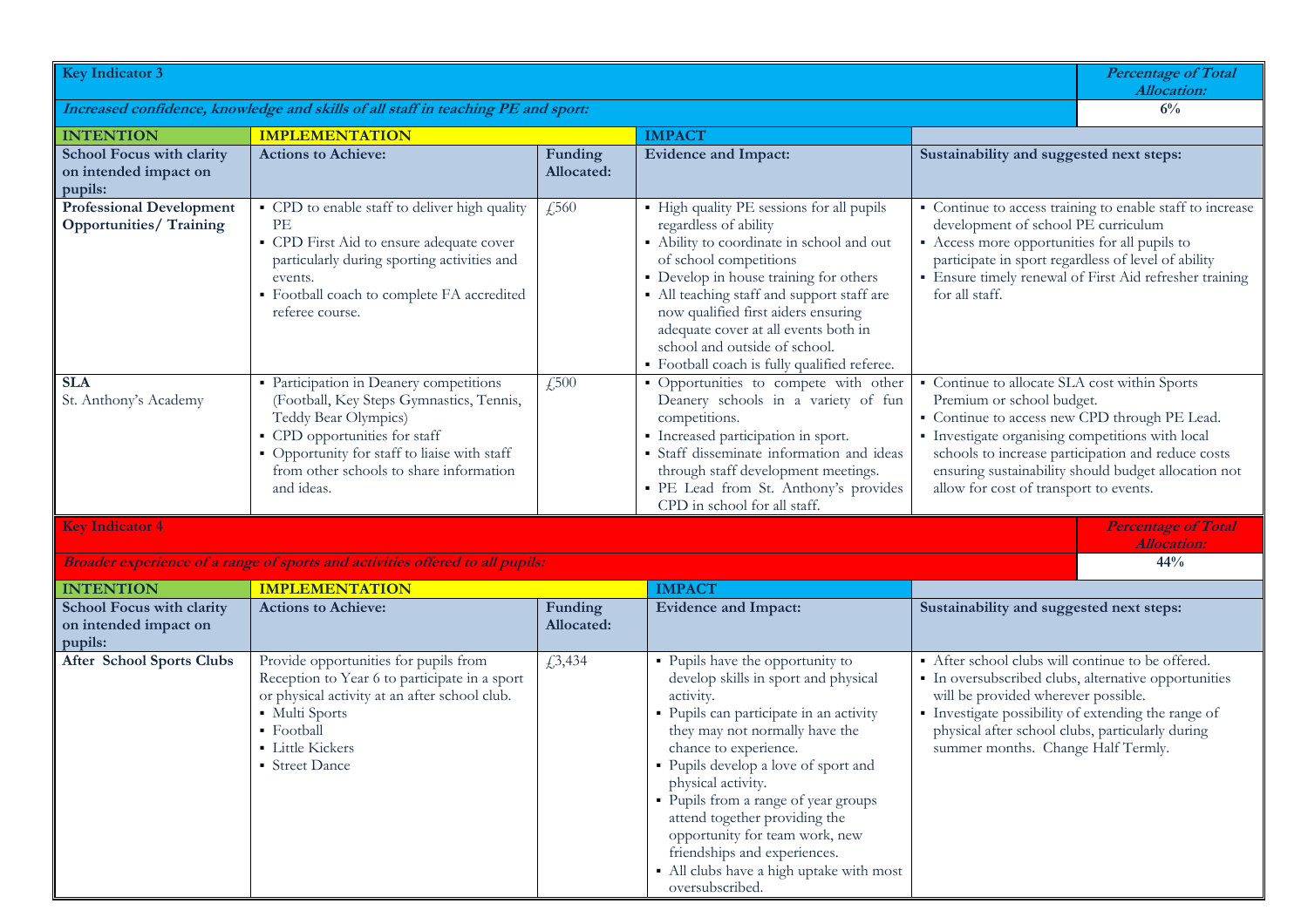| <b>Key Indicator 4 (Continued)</b>                                                                                                                                                                                                |                                                                                                                                                                                                            |                                                                             |                                                                                                                                                                                                                                                                                                                                                                                                                     | <b>Percentage of Total</b><br><b>Allocation:</b>                                                                                                                                                      |                                                                                                                                                                       |
|-----------------------------------------------------------------------------------------------------------------------------------------------------------------------------------------------------------------------------------|------------------------------------------------------------------------------------------------------------------------------------------------------------------------------------------------------------|-----------------------------------------------------------------------------|---------------------------------------------------------------------------------------------------------------------------------------------------------------------------------------------------------------------------------------------------------------------------------------------------------------------------------------------------------------------------------------------------------------------|-------------------------------------------------------------------------------------------------------------------------------------------------------------------------------------------------------|-----------------------------------------------------------------------------------------------------------------------------------------------------------------------|
| Broader experience of a range of sports and activities offered to all pupils:                                                                                                                                                     |                                                                                                                                                                                                            |                                                                             |                                                                                                                                                                                                                                                                                                                                                                                                                     |                                                                                                                                                                                                       | 44%                                                                                                                                                                   |
| <b>INTENTION</b>                                                                                                                                                                                                                  | <b>IMPLEMENTATION</b>                                                                                                                                                                                      |                                                                             | <b>IMPACT</b>                                                                                                                                                                                                                                                                                                                                                                                                       |                                                                                                                                                                                                       |                                                                                                                                                                       |
| <b>School Focus with clarity</b><br>on intended impact on<br>pupils:                                                                                                                                                              | <b>Actions to Achieve:</b>                                                                                                                                                                                 | Funding<br><b>Allocated:</b>                                                | <b>Evidence and Impact:</b>                                                                                                                                                                                                                                                                                                                                                                                         | Sustainability and suggested next steps:                                                                                                                                                              |                                                                                                                                                                       |
| <b>Residential Visits</b><br>Derwent Hill                                                                                                                                                                                         | • Pupils in Year 5 and Year 6 are given the<br>opportunity to experience an outdoor<br>activity centre for one week every other<br>year.                                                                   | f,1,000                                                                     | · Pupils experience outdoor activities<br>and fitness they would otherwise not<br>have the opportunity to experience.<br>• Confidence in achieving goals is<br>evident<br>• Participation in a team and<br>encouraging team values.                                                                                                                                                                                 | • Pupils will continue to be provided with the<br>Premium, Pupil Premium and school budget.<br>· Investigate other outdoor providers to ensure the                                                    | opportunity to take part in a residential experience.<br>• Funding will continue to be subsidised using Sports<br>best possible opportunities and value is achieved.  |
| Swimming<br>Transport to Aquatic Centre<br>for lessons                                                                                                                                                                            | • Year 3 and Year 4 pupils collectively have<br>an academic year of swimming lessons at<br>Sunderland Aquatic Centre.<br>• Pupils develop increased confidence in<br>the water<br>• Pupils learn to swim   | £3,300                                                                      | · Pupils are more confident in water and<br>can achieve 25 metres at the end of<br>the year.<br>• Identified pupils develop their fine and<br>gross motor skills in KS2.                                                                                                                                                                                                                                            | swimming coach.<br>unsustainable in the future.                                                                                                                                                       | • School budget will continue to fund the cost of the<br>• School will investigate cheaper alternative provision<br>to reduce the cost of transport which could prove |
| <b>Specialist Coaching</b><br>Opportunities<br>• Rugby<br>• Tennis<br>$\blacksquare$ Hoopstarz<br>• Surfing<br>$-$ Judo<br>• Cricket                                                                                              | • Opportunities to try different sports often<br>not available otherwise.<br>• Pupils learn new skills and are inspired to<br>further develop their experiences outside<br>of school.                      | f(914)<br>Rugby<br>f,491<br>2 x Hoopstarz<br>$f_{12}^{200}$<br>Hit the Surf | • Taster sessions arranged followed by<br>training blocks delivered by specialist<br>coaches.<br>• Block training by All-stars Rugby.<br>" Year 6 pupils 'Hit the Surf' each year<br>with the local lifeguards.<br>• Tennis coaching is provided during<br>school for Year 3 and Year 4 pupils<br>culminating in a mini tournament.<br>• Hoopstarz delivered a day of hula<br>hoop activities for the whole school. | • Continue to access opportunities for specialist<br>· Investigate new sports to introduce children to via<br>specialist coaching.                                                                    | coaching events in school and free taster sessions.<br>• Work in partnership with PE Lead at St. Anthony's.                                                           |
| <b>Purchase of Equipment</b><br>and Assessment Materials<br>• Ensure all areas of PE are<br>fully equipped and assessed<br>• Football Strips<br>• Sports Day Trophies and<br>Refreshments<br>Consumables, e.g. printing,<br>paper | · Ensure consistent coverage of the PE<br>curriculum across all year groups.<br>• Ensure pupils are assessed in order to<br>identify gaps in learning.<br>• Provide good quality, appropriate<br>equipment | f1891.83                                                                    | • All areas of PE are fully equipped<br>• Pupils assessed and targets in place                                                                                                                                                                                                                                                                                                                                      | continue to be implemented.<br>• Continuous assessment to identify gaps.<br>pupils and parents.<br>Access free offers of resources and equipment.<br>· Investigate available funding and submit bids. | • Rolling programme of replacement of equipment will<br>· Encourage participation in annual sports day by all                                                         |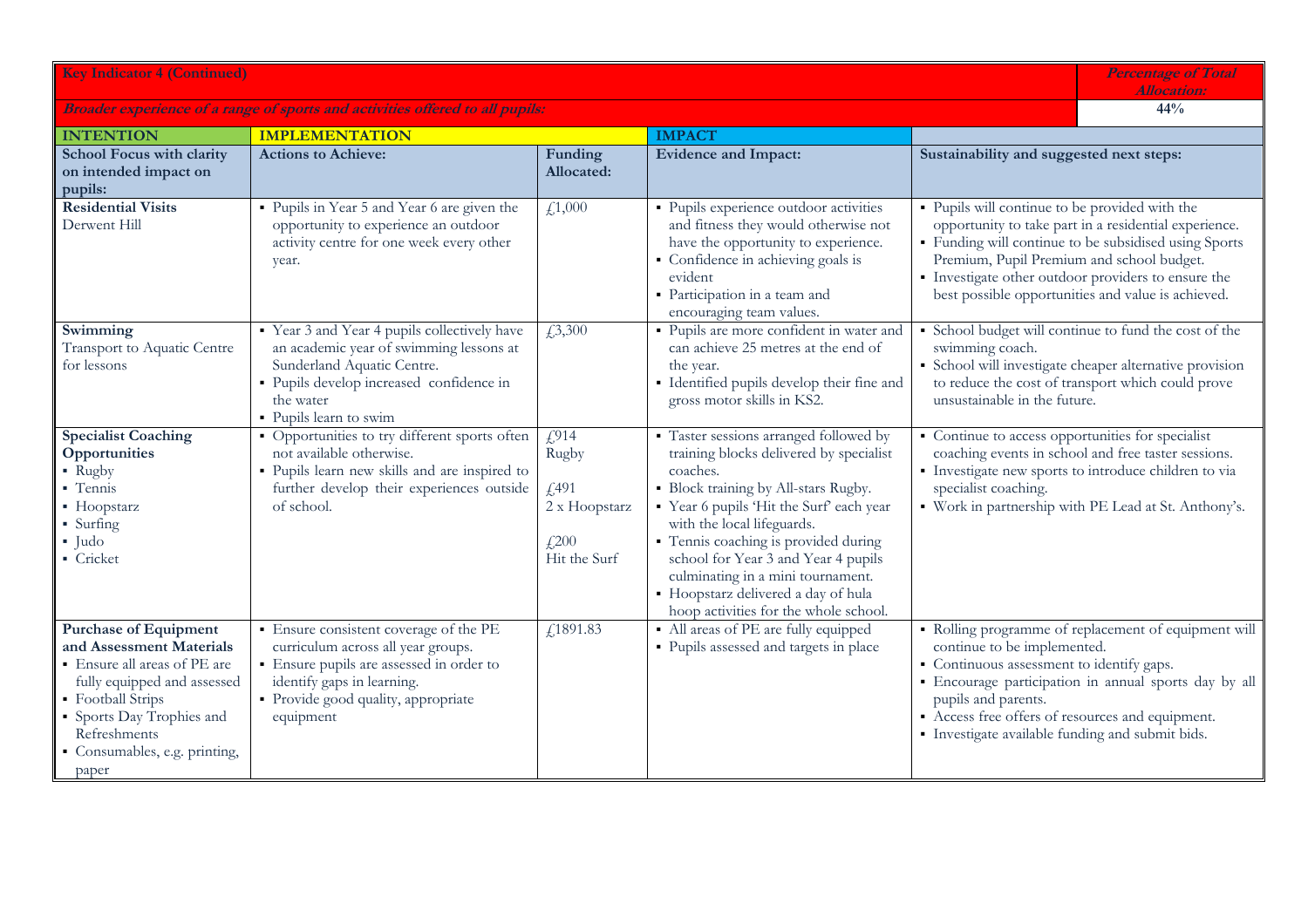| <b>Key Indicator 5</b>                                                                                                                          |                                                                                                                                                        |                           |                                                                                                                                                                                                               | <b>Percentage of Total</b><br><b>Allocation:</b>                                             |                                                                                                                                                                                                                                                                                      |
|-------------------------------------------------------------------------------------------------------------------------------------------------|--------------------------------------------------------------------------------------------------------------------------------------------------------|---------------------------|---------------------------------------------------------------------------------------------------------------------------------------------------------------------------------------------------------------|----------------------------------------------------------------------------------------------|--------------------------------------------------------------------------------------------------------------------------------------------------------------------------------------------------------------------------------------------------------------------------------------|
| Increased participation in competitive sport                                                                                                    |                                                                                                                                                        |                           |                                                                                                                                                                                                               | $3\%$                                                                                        |                                                                                                                                                                                                                                                                                      |
| <b>INTENTION</b>                                                                                                                                | <b>IMPLEMENTATION</b>                                                                                                                                  |                           | <b>IMPACT</b>                                                                                                                                                                                                 |                                                                                              |                                                                                                                                                                                                                                                                                      |
| <b>School Focus with clarity</b><br>on intended impact on<br>pupils:                                                                            | <b>Actions to Achieve:</b>                                                                                                                             | Funding<br>Allocated:     | <b>Evidence and Impact:</b>                                                                                                                                                                                   | Sustainability and suggested next steps:                                                     |                                                                                                                                                                                                                                                                                      |
| <b>Inter School Competitions</b><br>and Affiliation Fees<br>• Football League<br>• Deanery Intra<br>Competitions<br>• Transport to Competitions | • Opportunity for participation with other<br>schools<br>• Experience of team work and team values<br>· Pupils more competitive and work as a<br>team. | f <sub>10</sub><br>f(630) | • Increased quality of provision.<br>· Pupils keep fit while having fun.<br>• Opportunity to enhance pupils skills<br>• Pupils more competitive and work as a<br>team.<br>• Pupils keep fit while having fun. | league.<br>away games.<br>practical.<br>possible.                                            | • Continue to be affiliated with primary school football<br>• Continue to host football games and participate in<br>· Participate in competitions wherever feasible and<br>· Reduce transport costs by sharing transport with<br>other local Deanery school to competitions wherever |
| <b>Gifted and Talented</b><br>Payment of affiliation fees for<br>gifted and talented pupils.                                                    | • Gifted and talented pupils are supported<br>in attending competitions and training                                                                   | Fees $N/A$                | • Gifted and talented pupils are<br>encouraged and supported in pursuing<br>their chosen sport                                                                                                                | outside of school in their chosen sports.<br>at training and competitions outside of school. | · Encourage pupils to share with us their successes<br>• School will continue to offer support for attendance                                                                                                                                                                        |
| <b>Sports Ability</b><br>Competition entry and travel<br>for pupils with physical and<br>medical needs.                                         | • To enable pupils with physical and<br>medical needs to participate in<br>competition sports.                                                         | Free                      | · Increased participation in sport.<br>• Increased confidence<br>• Opportunity to take part regardless of<br>ability                                                                                          | whenever opportunities arise.<br>local area.                                                 | • Continue to give pupils the opportunity to participate<br>· Investigate opportunities for pupils to participate in<br>out of school activities which may be available in the                                                                                                       |